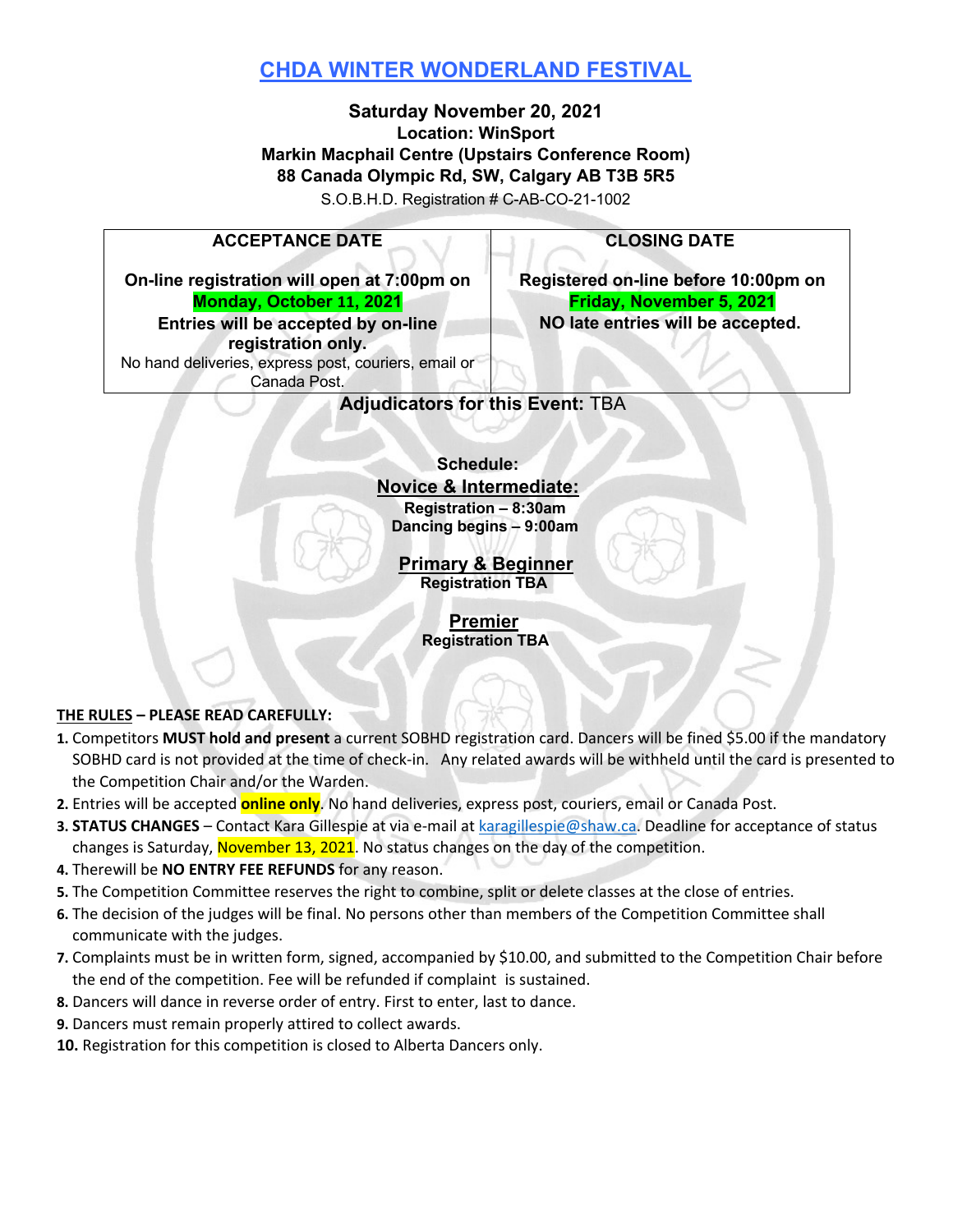| Events:                                                   |                                                   |                                |                                                   |  |
|-----------------------------------------------------------|---------------------------------------------------|--------------------------------|---------------------------------------------------|--|
| Primary                                                   | <b>Beginner</b>                                   |                                | <b>Novice</b>                                     |  |
| Pas de Basques<br>Pas de Basques & Hi Cuts<br>Fling $(4)$ | Fling $(4)$<br>Sword (2&1)<br>Sean Triubhas (3&1) |                                | Fling $(4)$<br>Sword (2&1)<br>Sean Triubhas (3&1) |  |
| Intermediate                                              |                                                   | Premier                        |                                                   |  |
| Fling $(4)$<br>Sword (2&1)<br>Sean Triubhas (3&1)         |                                                   | Lilt<br>Flora<br>Earl of Errol |                                                   |  |

## **Cash Prizes for Premier 16 years and over**

 **1st - \$100, 2nd - \$90, 3rd - \$80, 4th - \$70, 5th - \$60, 6th - \$50**

NOTE: Premier Dancers in the16 & over classes receive cash awards but may purchase equivalent medals @ \$2.00 each

- For technical issues or question regarding the online form Email : rrupert@telus.net
- For Inquiries & Status Change Only, NO ENTRIES: Email: karagillespie@shaw.ca